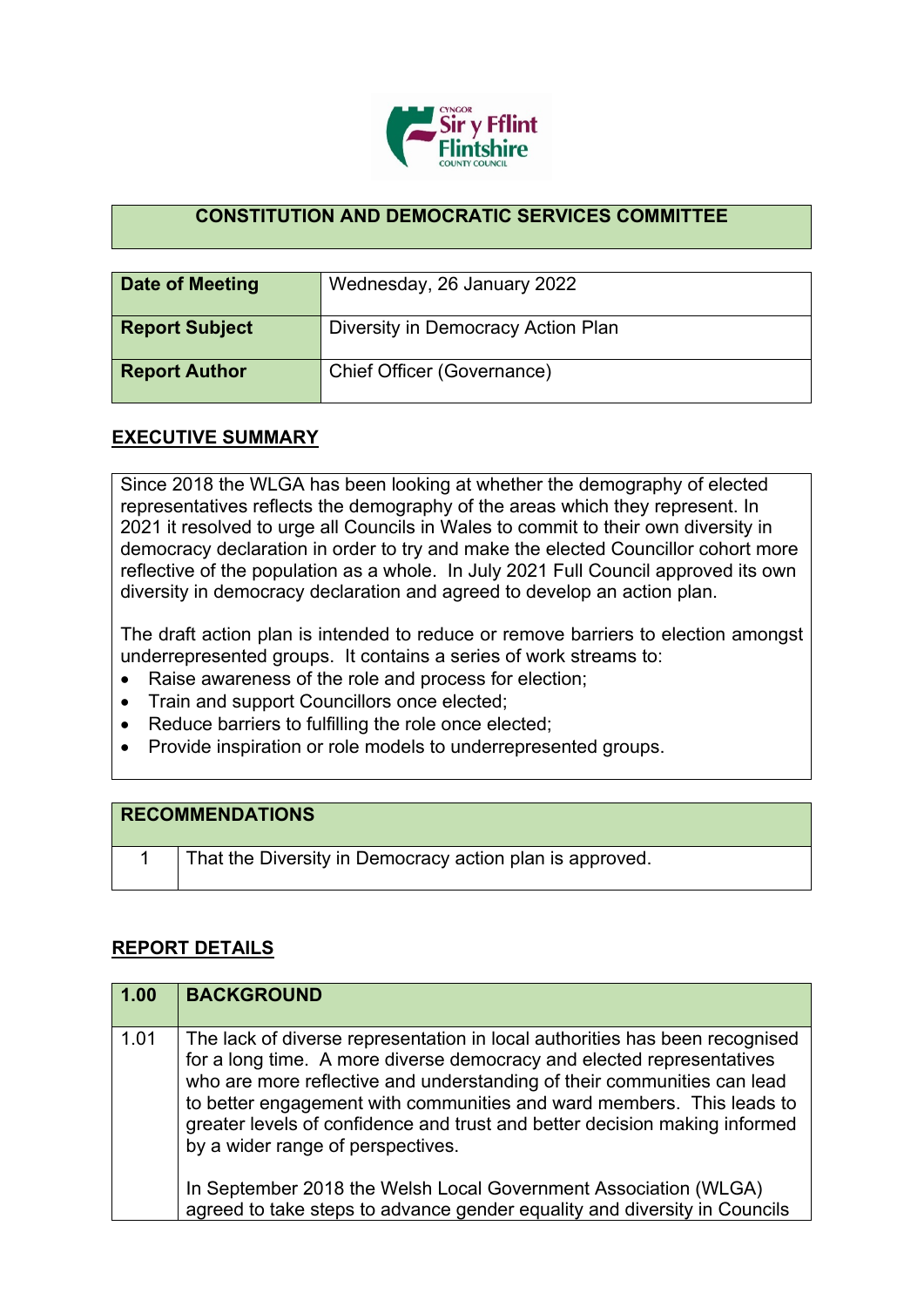|      | before the 2022 elections in recognition of the lack of diversity in Welsh<br>Councils. A Cross Party Working Group was set up to explore broader<br>underrepresentation in democracy.<br>In March 2021 the WLGA Council received a report from the working<br>group with proposals designed to achieve a step change in diversity<br>following the 2022 elections.<br>The report identified barriers to participation, broadly :-<br>Time commitment and meeting times<br>Political and organisational culture<br>Childcare and other caring responsibilities<br>Public criticism and online abuse<br>Remuneration and impact on employment<br>Lack of diverse role models and incumbency<br>The WLGA Council unanimously agreed that action was required. A letter                        |
|------|---------------------------------------------------------------------------------------------------------------------------------------------------------------------------------------------------------------------------------------------------------------------------------------------------------------------------------------------------------------------------------------------------------------------------------------------------------------------------------------------------------------------------------------------------------------------------------------------------------------------------------------------------------------------------------------------------------------------------------------------------------------------------------------------|
|      | was sent to each Local Authority in Wales (which was considered by<br>Flintshire County Council on the 22 <sup>nd</sup> July 2021).                                                                                                                                                                                                                                                                                                                                                                                                                                                                                                                                                                                                                                                         |
| 1.02 | At their meeting on the 22 <sup>nd</sup> of July 2021, Flintshire County Council<br>recognised the importance of diversity in democracy by making a<br>commitment to be a 'Diverse Council' and undertook to develop an action<br>plan to improve diversity. The Constitution and Democratic Services<br>Committee (C&DSC) were tasked with developing the action plan. Two<br>Member workshops were held on the 11 <sup>th</sup> and 19 <sup>th</sup> of January to provide all<br>members with an opportunity to consider the draft plan prior to<br>consideration by the C&DSC. The workshops were supportive of the<br>proposed action plan and suggested further actions to promote diversity.<br>More detailed verbal feedback from the workshops will be provided at the<br>meeting. |
| 1.03 | The 11 key areas for consideration are summarised below. Details of the<br>proposed actions in relation to each area are detailed within the attached<br>draft action plan (appendix 1).<br>1. Assess the effectiveness of the provisions in the Local Government<br>(Wales) Measure 2011 in relation to data collection, and in relation to other<br>candidate data that could be collected within the current devolution<br>framework in order for political parties to support diverse candidates at<br>elections.<br>2. Identify ways to provide broader support to Councillors and potential<br>Councillors to inform their decision to stand for elected office.                                                                                                                      |
|      | 3. Improve the safety of Councillors and their families when undertaking<br>their Council duties.<br>4. Increase confidence of Councillors that they are valued, expectations<br>placed on them are fair and that their remuneration levels appropriately<br>reflect the work undertaken.                                                                                                                                                                                                                                                                                                                                                                                                                                                                                                   |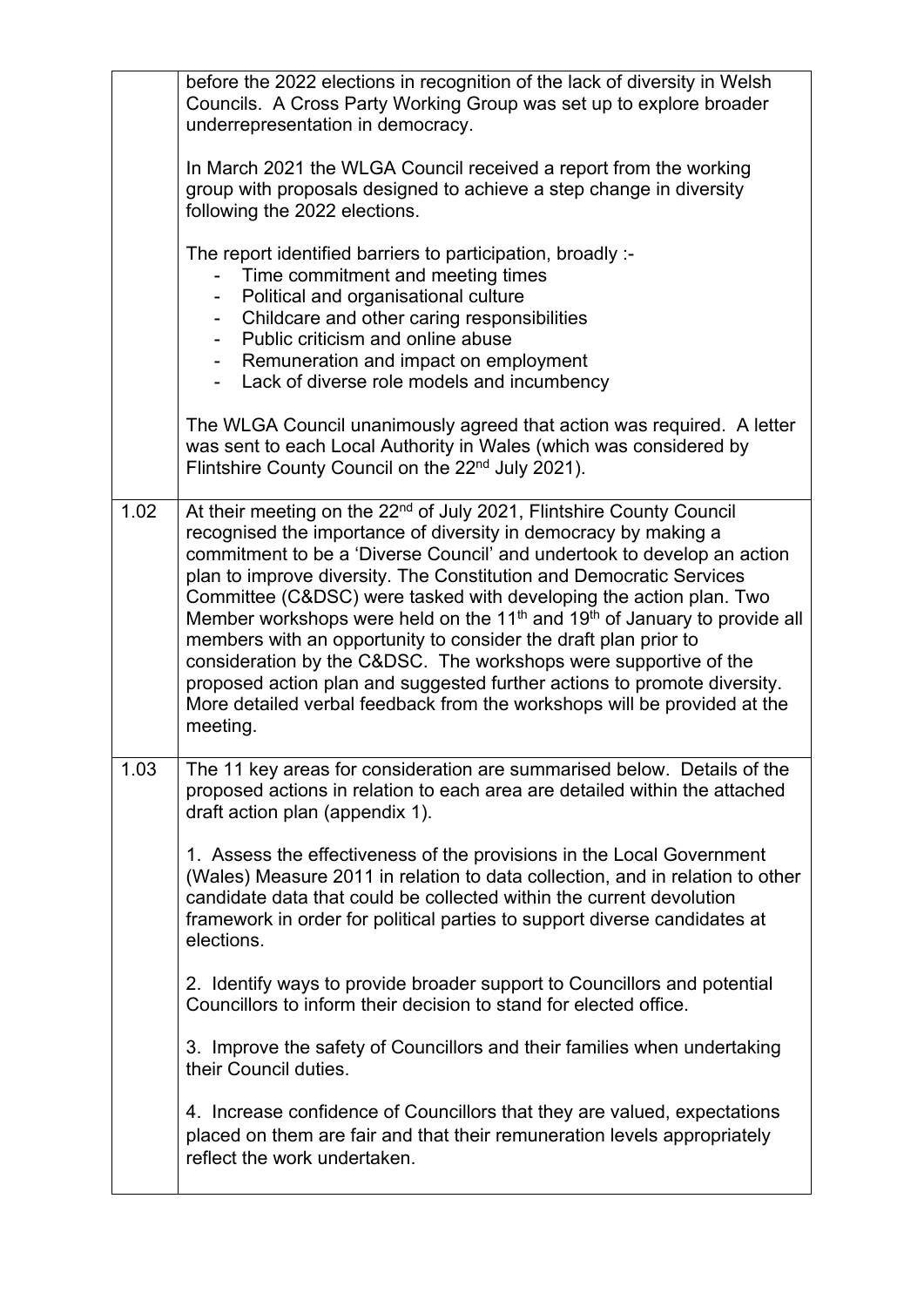| 5. Maximise opportunities for individuals to work in ways that enable them<br>to achieve a work / life balance which protects their welfare and wellbeing<br>and allows them to manage any caring / dependency relationships.                                                                                                                                                                        |
|------------------------------------------------------------------------------------------------------------------------------------------------------------------------------------------------------------------------------------------------------------------------------------------------------------------------------------------------------------------------------------------------------|
| 6. Greater respect and support for those standing for and securing elected<br>office in Wales.                                                                                                                                                                                                                                                                                                       |
| 7. Increase understanding of different tiers of government in Wales, the<br>role each plays in society and how they operate.                                                                                                                                                                                                                                                                         |
| 8. Comprehensive training and awareness programme available through a<br>variety of routes available for Councillors to support them in their role as<br>Councillors.                                                                                                                                                                                                                                |
| 9. Increase engagement with the public to:                                                                                                                                                                                                                                                                                                                                                           |
| raise awareness of the role and activities of the Council;                                                                                                                                                                                                                                                                                                                                           |
| provide clarity about how the public can better inform local decision<br>making;                                                                                                                                                                                                                                                                                                                     |
| build greater community cohesion through a greater presence at<br>community events, creating and building upon community networks.                                                                                                                                                                                                                                                                   |
| 10. Increase awareness of the role of Councillors, the contribution they<br>make to society and how to become a Councillor                                                                                                                                                                                                                                                                           |
| 11. Increase opportunities for women to play a full role in supporting and<br>representing their communities.                                                                                                                                                                                                                                                                                        |
| The action plan is colour coded to show those actions that are either<br>already in place/for which arrangements have been made (highlighted<br>green) and further steps that could be taken (highlighted yellow). The<br>action plan includes suggestions from the workshops. These actions will<br>be under taken between now and the elections in May and during the next<br>term of the Council. |
|                                                                                                                                                                                                                                                                                                                                                                                                      |

| 2.00 | <b>RESOURCE IMPLICATIONS</b>                                         |
|------|----------------------------------------------------------------------|
| 2.01 | The proposed action plan can be supported within existing resources. |

| 3.00 | <b>CONSULTATIONS REQUIRED / CARRIED OUT</b>                                                                                                                                                                                                                                 |
|------|-----------------------------------------------------------------------------------------------------------------------------------------------------------------------------------------------------------------------------------------------------------------------------|
| 3.01 | The action plan has been shared with all Councillors and two workshops<br>held to debate the contents. The action plan itself proposes a number of<br>surveys for Councillors to establish what barriers exist and what more<br>could be done to promote greater diversity. |

| 4.00 | <b>RISK MANAGEMENT</b> |
|------|------------------------|
| 4.01 | None.                  |